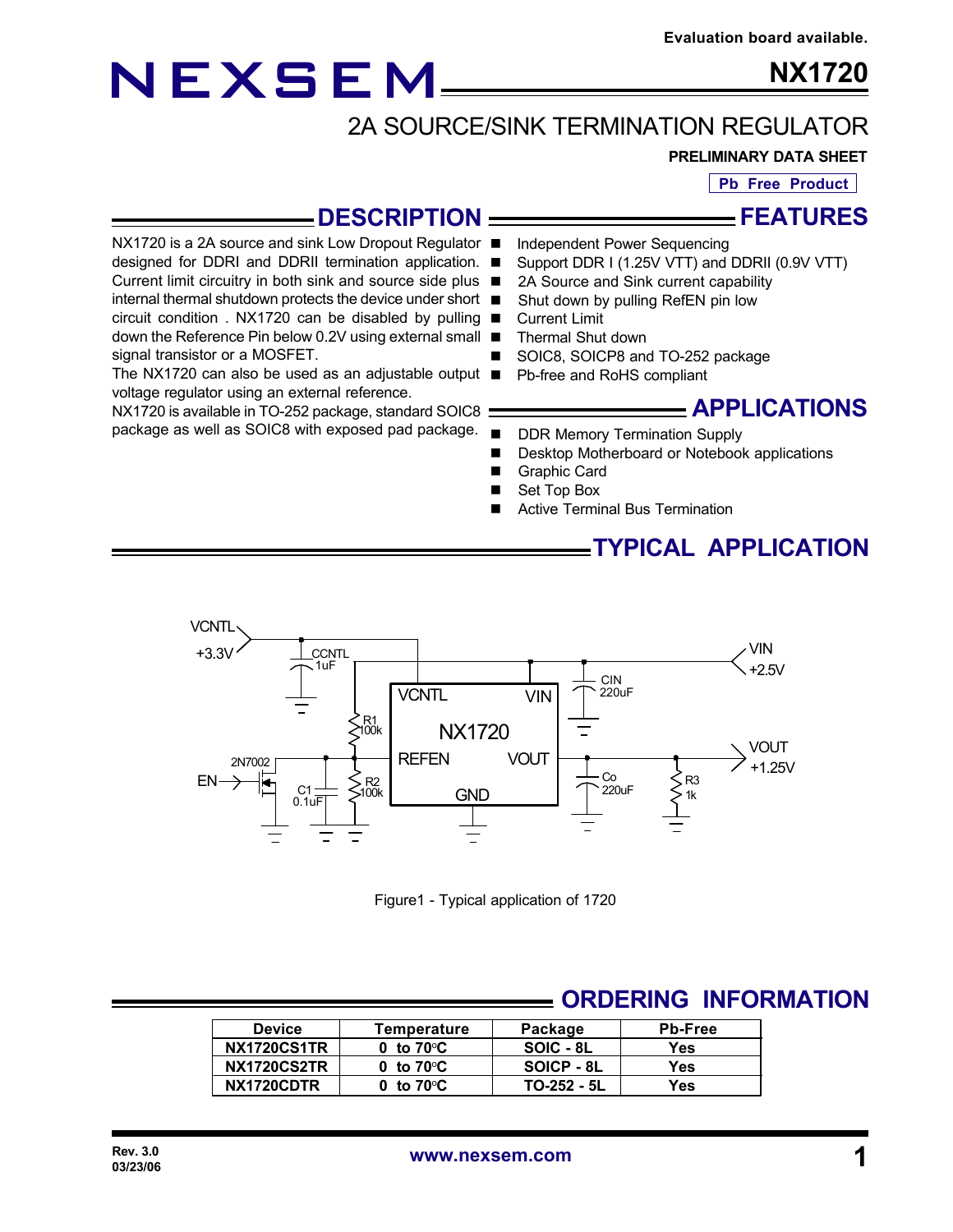# NEXSEM

### **ABSOLUTE MAXIMUM RATINGS(NOTE1)**

| Lead Temperature(Soldering, 10sec.)  260°C           |  |
|------------------------------------------------------|--|
|                                                      |  |
| Operating Junction Temperature Range  -40°C to 125°C |  |

NOTE1: Stresses above those listed in "ABSOLUTE MAXIMUM RATINGS", may cause permanent damage to the device. This is a stress only rating and operation of the device at these or any other conditions above those indicated in the operational sections of this specification is not implied.



NOTE2: Pin 5-8 internally fused. NOTE3: Mounted on 1" square copper.